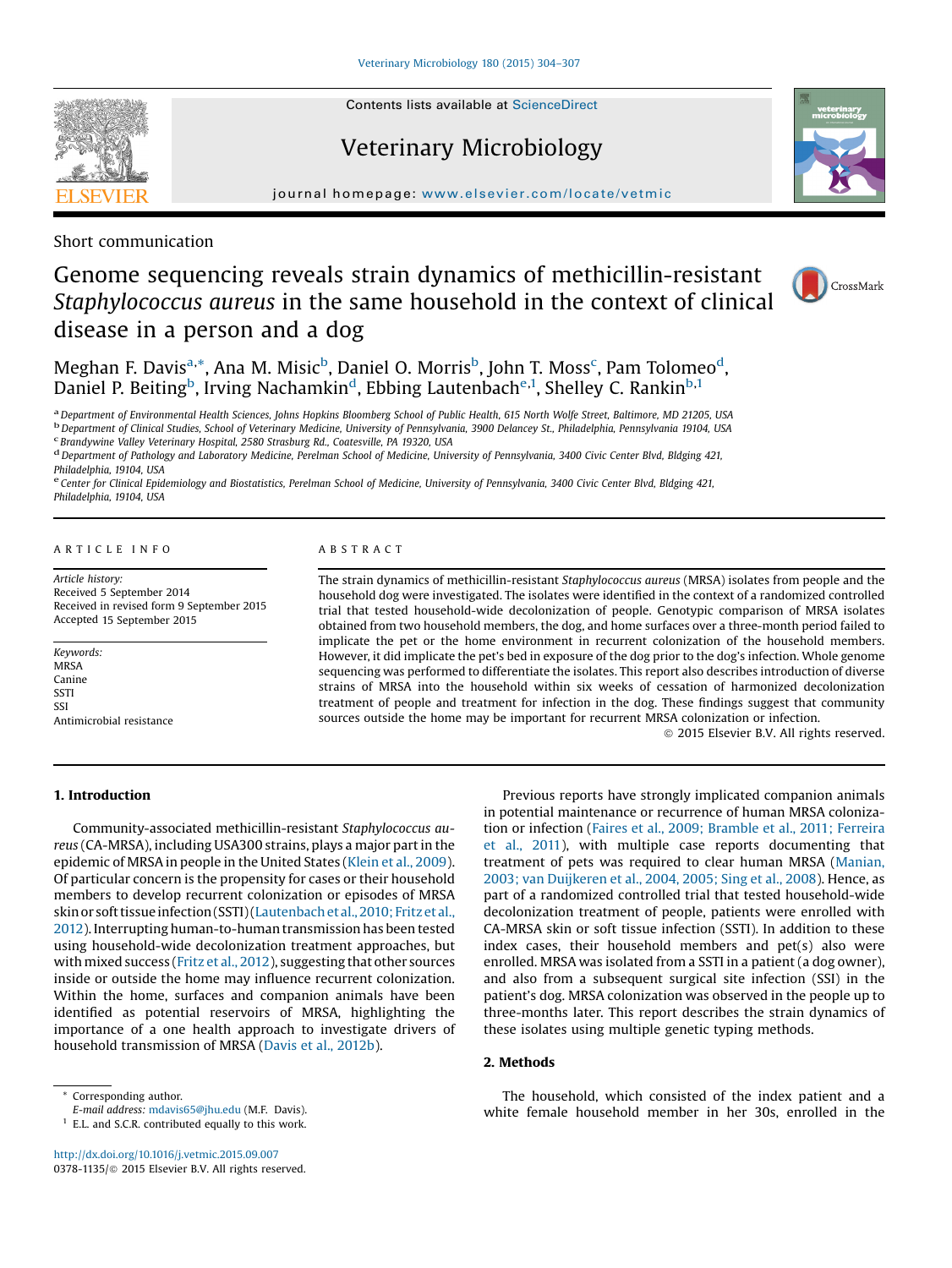Epidemiology and Prevention of MRSA Transmission in the Community trial (NCT00966446) (Cluzet et al., [2015a,b\)](#page-3-0). Four weeks after the index patient's MRSA SSTI diagnosis, the two people in the household were randomized at the baseline study visit to receive one week of twice-daily nasal mupirocin treatment and two body washes with 4% chlorhexidine gluconate (Hibiclens<sup>®</sup>, Mölnlycke Health Care, Norcross, Georgia). Mupirocin and Hibiclens<sup>®</sup> were received one week prior to development of SSI in the dog. This treatment involved daily reminders via text message during the week of treatment and a daily log of treatment adherence. The household members reported full compliance with the protocol. At the baseline visit and at subsequent biweekly intervals, household members also provided Eswabs<sup>TM</sup> (Copan Diagnostics, Murrieta, CA) obtained from nares, axillae/groin, and (for the index patient) the healed lesion site to test for S. aureus (MSSA and MRSA) by culture. Household members provided swabs at baseline (visit one), two weeks later (visit two), eight weeks later (visit four), and 12 weeks later (visit seven) (Fig. 1).

The household concurrently enrolled in the Pets and Environmental Transmission of Staphylococci (PETS) study, which involved sampling of the dog and the home environment at visits one and seven. Electrostatic cloths (Swiffer<sup>TM</sup>, Proctor & Gamble) were used as previously described for surface sampling ([Davis](#page-3-0) et al., [2012a\)](#page-3-0). Samples were preserved in sterile, sealed stomacher bags until culture. Sites sampled were (1) the top of the refrigerator, (2) the handle of the refrigerator, (3) the top of the television, (4) the television remote, (5) a kitchen towel, (6) the bathroom faucet handle, (7) the index patient's pillow, and (8) the dusty surface of the headboard of the bed. Sterile BBL<sup>TM</sup> culturettes (BD, Franklin Lakes, NJ) were used to collect samples from the dog's nares, mouth, inguinal skin, and perineum. Electrostatic cloths were used to collect a sample from the "petting zone" on the dorsum of the dog and from the dog's bed.

Human Eswab<sup>TM</sup> (Copan Diagnostics, Murrieta CA) samples were streaked onto CHROMagar MRSA agar plates (BD, Sparks MD) and incubated at  $37 \degree$ C for 24–48 h. Environmental cloths and animal swabs and cloths were cultured for methicillin-susceptible and methicillin-resistant coagulase-positive staphylococci using parallel broth enrichment protocols. Presumptive staphylococcal isolates were identified on Columbia CNA blood agar (BD, Sparks MD) and individual isolates were sub-cultured to Baird Parker agar (BD, Sparks MD) and incubated at 37 $\degree$ C for 48 h as previously described (Davis et al., [2012a\)](#page-3-0). Isolates were frozen at  $-80^{\circ}$ C in Microbank<sup>TM</sup> tubes (Pro-Lab Diagnostics, Canada) until further testing.

The staphylococcal species was confirmed using a multiplex PCR assay that amplifies species-specific segments of the nuclease gene (nuc) [\(Hirotaki](#page-3-0) et al., 2011). MRSA isolates were confirmed to carry mecA by presence of a universal mecA/C sequence and



Fig. 1. Timeline for the household, demonstrating when isolates were collected from the dog's bed, the dog, the index patient (dog owner), and the household member.

absence of the mecC gene using sequential PCR, with ATCC43300 as mecA-positive and LGA251 as mecC-positive controls ([Garcia-](#page-3-0)[Alvarez](#page-3-0) et al., 2011). Isolates were tested for antimicrobial susceptibility to amikacin (AMK), cefoxitin (FOX), chloramphenicol (C), ciprofloxacin (CIP), clindamicin (CLI), erythromycin (ERY), gentamicin, linezolid (LZD), quinupristin-dalfopristin (SYN), tetracycline (TE), and trimethoprim-sulfamethoxazole (SXT) prior to cryopreservation using Kirby-Bauer disc diffusion testing according to CLSI standards (CLSI, [2013](#page-3-0)). Mupirocin and vancomycin susceptibilities were evaluated via E-test<sup>®</sup> analysis (Biomerieux, Marcy l'Etoile, France).

A priori, isolates were compared using PCR methods to identify Panton-Valentine leukocidin (PVL) genes, pulsed-field gel electrophoresis (PFGE), S. aureus protein A (spa) typing, and staphylococcal chromosomal cassette (SCCmec) typing ([Shopsin](#page-3-0) et al., 1999; McDougal et al., 2003; [Milheirico](#page-3-0) et al., 2007; Zhang et al., 2008). Isolates then were subjected to pyrosequencing via 454 chemistry using the Genome Sequencer FLX System (Roche, Branford, CT, USA). Single-nucleotide polymorphisms (SNPs) were compared to assess overall relatedness, using a cut-off of  $\leq 60$  SNPs for cluster assignment (Tong et al., [2015](#page-3-0)). Details of these methods and additional results are provided in the online supplement.

#### 3. Results

The human index patient was a white male in his 30s who presented as an outpatient to the emergency department (ED) after a two-week history of soft tissue swelling of the neck. The patient had a temperature of  $37.2^{\circ}$ C and reported no co-morbidities present. The attending physician diagnosed a non-draining, indurated abscess on the neck; incised and drained the abscess; administered one dose of intravenous clindamycin in the ED; and prescribed oral, twice daily trimethoprim-sulfamethoxazole and Hibiclens<sup>®</sup> use for ten days. Culture of pus from the abscess confirmed MRSA. The isolate was discarded by the hospital laboratory before study staff could request it for additional testing.

A 23-month old female spayed 32 kg Italian Mastiff presented for outpatient Tibial Tuberosity advancement surgery to repair a ruptured cranial cruciate ligament on the right stifle two days after the study baseline visit (visit one) and four weeks after the index patient's ED visit. This surgery involved implantation of a 6-prong plate, 12 mm cage titanium implant, and cancellous bone graft, as well as additional C-laser treatments. Four weeks later, SSI was diagnosed by the veterinary surgeon. A commercial veterinary diagnostic laboratory identified the infecting organism as MRSA (Isolate B). An additional swab was submitted to study staff. A three-week course of oral, twice daily clindamycin was prescribed and the dog's bed was laundered.

A MRSA isolate (Isolate A) was cultured from the dog's bed at visit one, prior to the surgery. No other environmental isolates at either visit were found to be S. aureus. No MRSA isolates were cultured from the index patient and household member at baseline, at visit two, or at visit four. No S. aureus isolates were identified from the dog at visit one. At visit seven, MRSA was isolated from both household members (Isolates C-F). At visit seven, a methicillin-susceptible S. aureus (MSSA) was cultured from the dog's perineum (Isolate G).

MRSA isolates from the dog bed at visit one, prior to the surgery, and from the dog's surgical site infection at visit three were 100% identical by PFGE and had an identical spa type (t121, a deletion variant of spa type t008—USA300) [\(Fig.](#page-2-0) 2). Both isolates were positive for the PVL gene. At visit seven, both household members were positive for MRSA from multiple sites. PFGE indicated that the isolates from the index patient's axillae/groin, the index patient's healed lesion and the household member nares were related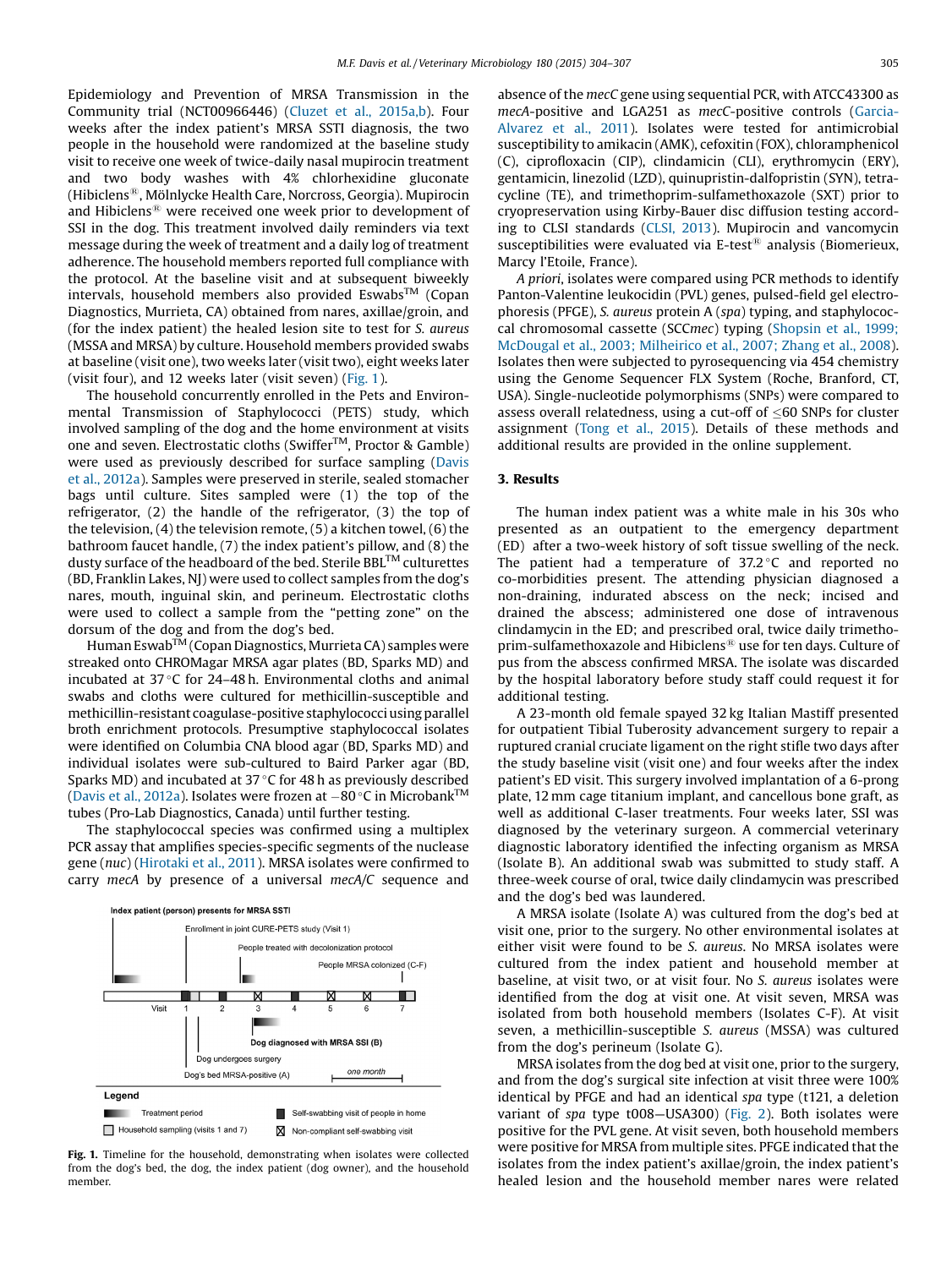<span id="page-2-0"></span>

Fig. 2. Genetic and phenotypic characteristics of S. aureus isolates from the household over time.

AMR: antimicrobial resistance, with (I) indicating intermediate resistance; MLST: multi-locus sequence type; PFGE: pulsed-field gel electrophoresis; PVL: Panton-Valentine leukocidin; spa: staphylococcal protein A; SCCmec: staphylococcal chromosomal cassette mec conferring resistance to β-lactam antimicrobials; SNP: single nucleotide polymorphism; WGS: whole genome sequencing.

(Dice coefficient of similarity = 0.968), had an identical spa type (t008—USA300), and were positive for the PVL gene. In addition, one MRSA isolate was obtained from the nares of the index patient. This isolate was spa type t002 (USA 100) and was negative for the PVL gene. While the dog infection and three of the human colonizing isolates had the same pulsed-field profile, they had minor differences in spa type (t121 versus t008). Whole genome sequencing and SNP analysis revealed that the dog bed and dog SSI MRSA isolates clustered together, but did not cluster with the subsequent human MRSA isolates (Fig. 3).

#### 4. Discussion

This report is notable in that (1) it describes laboratoryconfirmed MRSA infections in a person and his dog in temporal and spatial proximity; (2) it implicates an environmental surface (the pet's bed) in exposure of the dog prior to onset of the dog's infection, which to our knowledge is the first report of a potential linkage between MRSA contaminated pet bedding and subsequent pet disease; and (3) it fails to implicate the pet in human MRSA outcomes, which also is distinct in the case literature. This study further demonstrates the critical importance of using multiple typing methods to investigate household transmission. In the absence of spa typing data, we would have concluded that the human and animal strains were related; whole genome sequencing was required to confirm that the dog bed and dog SSI MRSA



Fig. 3. Household MRSA USA300 isolate phylogeny inferred with single nucleotide polymorphisms (SNPs).

isolate cluster was distinct from related strains found subsequently in people. In the prior literature, less than half (5 of 11 case reports or case series) were documented using more than one molecular typing technique, typically the same combination (PFGE+spa typing) that we initially employed here (Sing et al., 2008; [Rutland](#page-3-0) et al., 2009; Faires et al., 2009; [Ferreira](#page-3-0) et al., 2011). This example highlights the value of using whole genome sequencing methods for strain comparison to assess the dynamics and epidemiology of household MRSA contamination.

While it can be speculated that the MRSA-infected owner contaminated the dog's bed or another fomite responsible for exposure, and that this led to the dog's SSI, this route of indirect transmission cannot be confirmed because the clinical isolate from the index patient could not be obtained. Similarly, both dog and owner may have been exposed to a common source outside the home. A third explanation is that the dog was exposed to MRSA through veterinary contact prior to the surgery. However, during 2012 and 2013, the veterinary surgeon performed 300 surgeries, with three staphylococcal surgical site infections (1% SSI rate), including this case. Only one case (this report) was MRSA; the other two dogs were infected with methicillinresistant S. pseudintermedius, an animal-associated pathogen. While veterinarians and their staff may become MRSA colonized, which could be a risk factor for transmission to their animal patients, Hanselman et al. found MRSA positivity rates of 4.4% among small-animal veterinarians attending a U.S. conference ([Hanselman](#page-3-0) et al., 2006).

The finding of diverse MRSA strains in this household within six weeks of cessation of harmonized decolonization treatment in both people and treatment for infection in the dog is of great concern as it demonstrates rapid re-introduction of MRSA to the household. The scenario described in this report represents one explanation for observed failure of household-wide decolonization protocols to eradicate S. aureus carriage from index cases (Fritz et al., 2012; [Cluzet](#page-3-0) et al., 2015a) and is unique in that it neither implicates the home environment nor the pet dog in recolonization of the index patient following successful treatment. While future case assessments and research studies should include multiple evaluations of home environmental contamination and companion animal carriage over time to capture the potentially dynamic nature of intra-household transmission, attention to community sources outside the home may be necessary to understand drivers of recurrent colonization or infection.

#### Data access

Genome data from this study have been deposited in the Short Reads Archive under accession numbers A: SAMN03755562, B: SAMN03755563, C: SAMN03755566; D: SAMN03755565; and E: SAMN03755564.